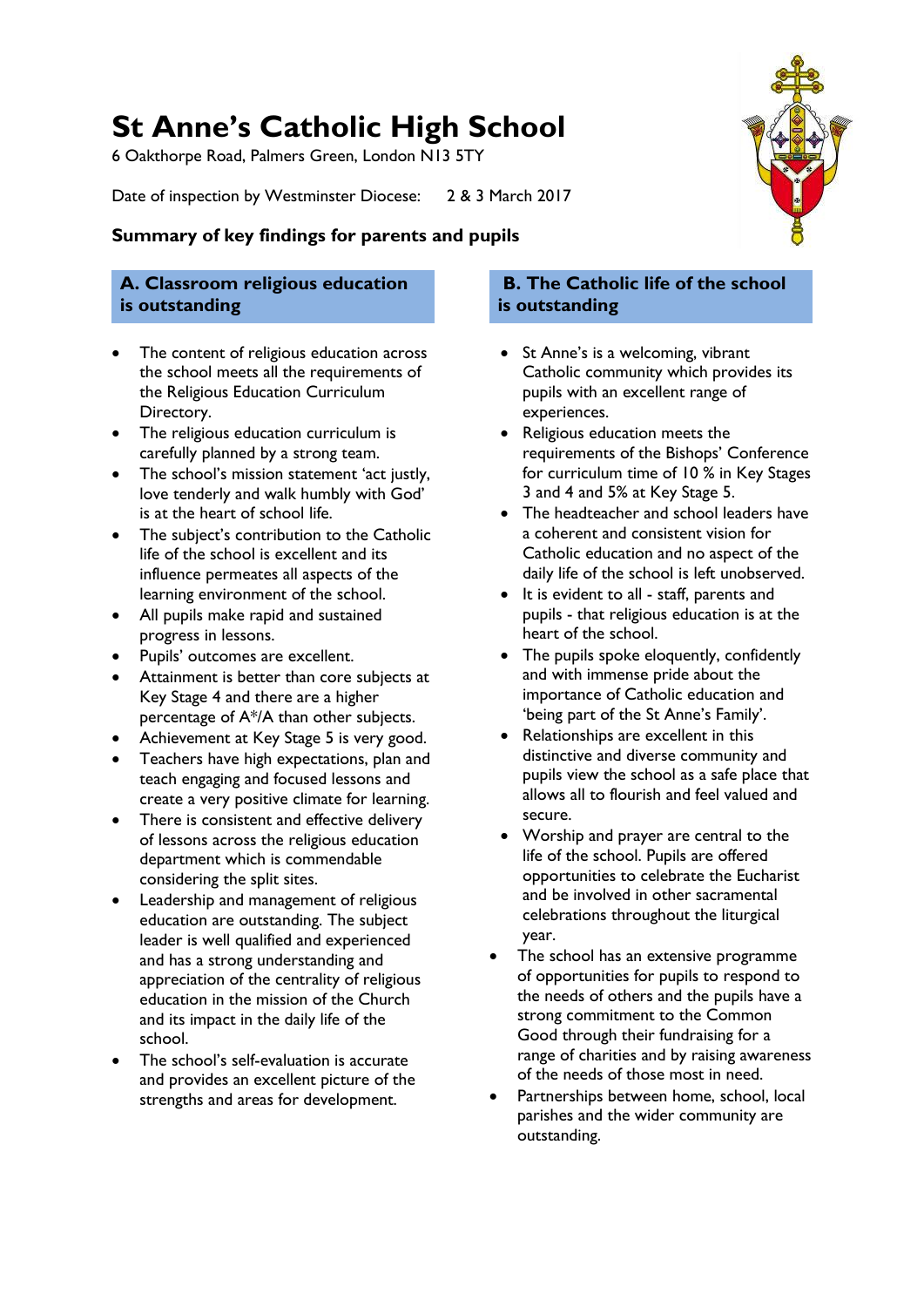#### **A. Classroom Religious Education**

#### **What has improved since the last inspection?**

Attainment at Key Stage 4 has been consistently outstanding as evidenced in the GCSE results for the last three years. There have been regular reviews of schemes of work in light of the new curriculum changes and a shared development of creative lessons to engage pupils. Assessment for learning has been significantly developed and there is now a very consistent approach across the department: in the use of examiner based activities, learning mats and scaffolding for assessment questions which have all contributed to successful outcomes at the end of Key Stage 4.

#### **The content of classroom religious education is outstanding**

The content of classroom education throughout all key stages meets the requirements of the Religious Education Curriculum Directory. All teaching staff know and understand the broad areas of the religious education (RE) curriculum and progress in learning from year to year is developed. The pupils in Key Stage 3 have practice Key Stage 4 exam questions which prepares them for the transition to Key Stage 4. The programmes of study provide a systematic study of God, the life and teaching of Jesus and the Church, the central beliefs that Catholics hold and the relationship between faith and life. The curriculum is creative, dynamic and engaging and is also well resourced. Topics are revisited to facilitate a deeper understanding. The Key Stage 3 programme includes a module of a world faith for each year group. In Key Stage 4, Year 10 is studying an approved specification which includes the Judaism option. The RE curriculum allows plentiful opportunities for pupils to develop religious literacy at Key Stage 4. Participation in deanery and diocesan moderation is excellent and the subject leader has been involved in external moderation with other schools.

#### **Pupil achievement in religious education** is outstanding

The headteacher and the members of the leadership team all share a coherent vision for religious education and they work together to encourage and foster high expectations across the whole school. Religious education is central to the life of the school and permeates every facet of life for student and staff. Pupil achievement is outstanding as pupils across all three key stages make rapid and sustained progress. The different groups of pupils make excellent progress which is seen especially at the end of Key Stage 4. Attainment in religious education is higher than other core subjects at Key Stage 4 and Key Stage 5 and especially for A\*/A at Key Stage 4. Achievement at Key Stage 5 is very good. Pupils have an understanding of their target grades and what they have to do to improve. Pupils really enjoy their RE lessons and clearly excel through very high teacher expectation and engagement in their own learning as evidenced in lesson observations. In a Year 11 lesson that was delivered on issues raised by a multi faith society there was evidence of differentiation and plenty of stretch and challenge activities. Pupils were engaged and enthusiastic in their learning and showed a confident determination to improve and succeed.

#### **The quality of teaching is outstanding**

Teaching has a significant impact on learning, progress and outcomes over time. All teachers have consistently high expectations of pupils. They plan and teach lessons that are engaging and challenging and actively engage pupils in their learning. Pupils were confident asking questions; this was evident in a Year 7 lesson on Baptism and a Year 9 lesson on the purpose of marriage in the Catholic Church. Examination questions were embedded at all key stages and attributed to the rapid progress made by pupils. This was seen in a Year 11 lesson on the issues raised by a multifaith society. Teachers implement the school marking and assessment policy, using DIRT (dedicated improvement and reflection time). Marking and constructive feedback is frequent and of a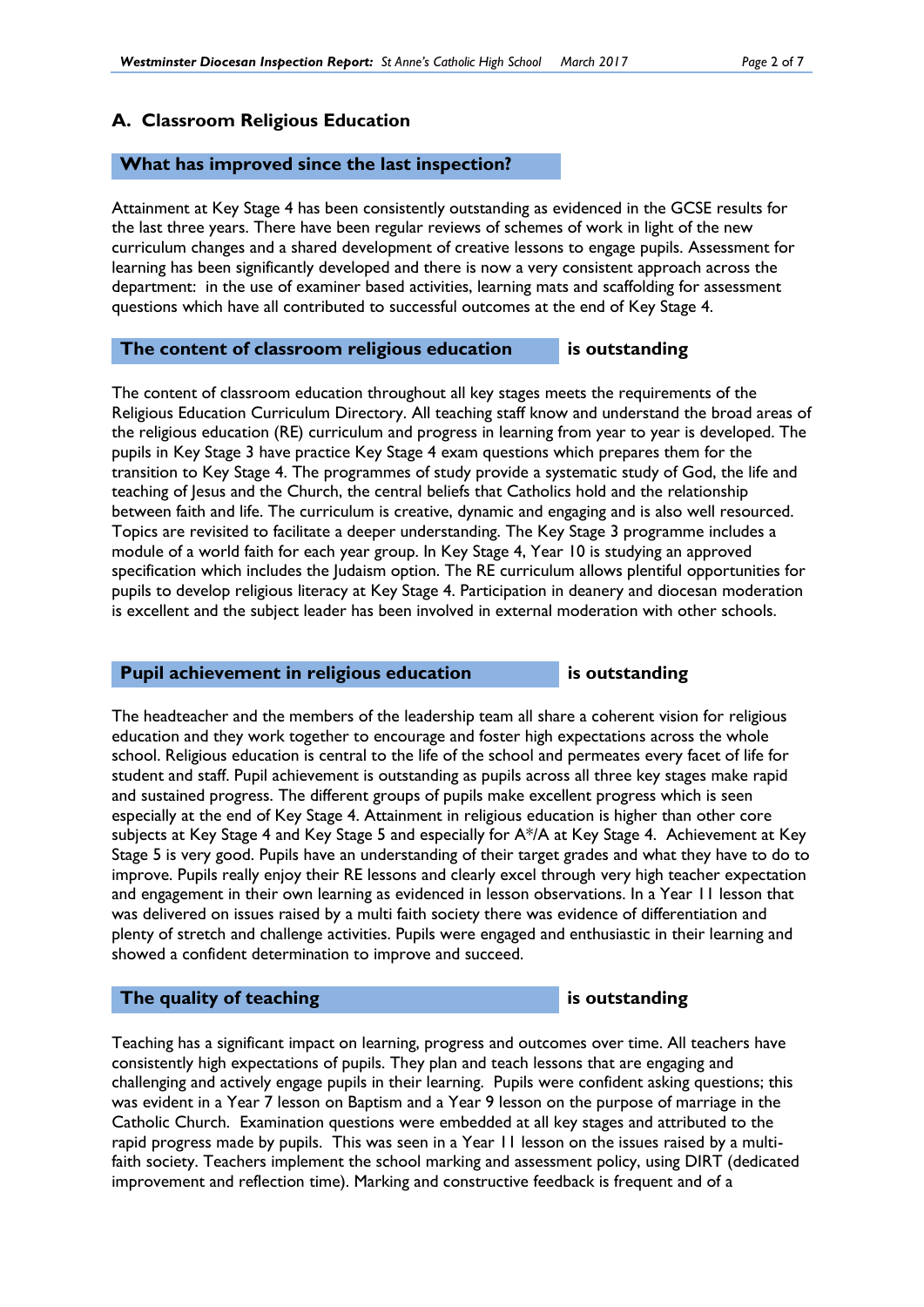consistently high quality which enables pupils to improve their work. As a result of the positive experience of RE in the classroom, almost all pupils make rapid and sustained progress. This is seen in the excellent outcomes for pupils at the end of Key Stage 4.

#### **The effectiveness of leadership and management in promoting religious education is outstanding**

Leadership and management of religious education are outstanding. The subject leader is well qualified and experienced and has a strong understanding and appreciation of the centrality of religious education in the mission of the Church and its impact in the daily life of the school. The subject leader focuses relentlessly on improving teaching and learning and works successfully to monitor, improve and support teaching, encouraging the enthusiasm of staff and challenging their efforts and skills to good effect. Members of the RE department work in a collegial way and are all encouraged to attend relevant professional development.

#### **What should the school do to develop further in classroom religious education?**

- To continue implementing marking and assessment practice in line with the whole school policy.
- Further develop new specifications for GCSE and A level.
- Further develop core RE particularly with regard to appropriate assessment for Level 3 students.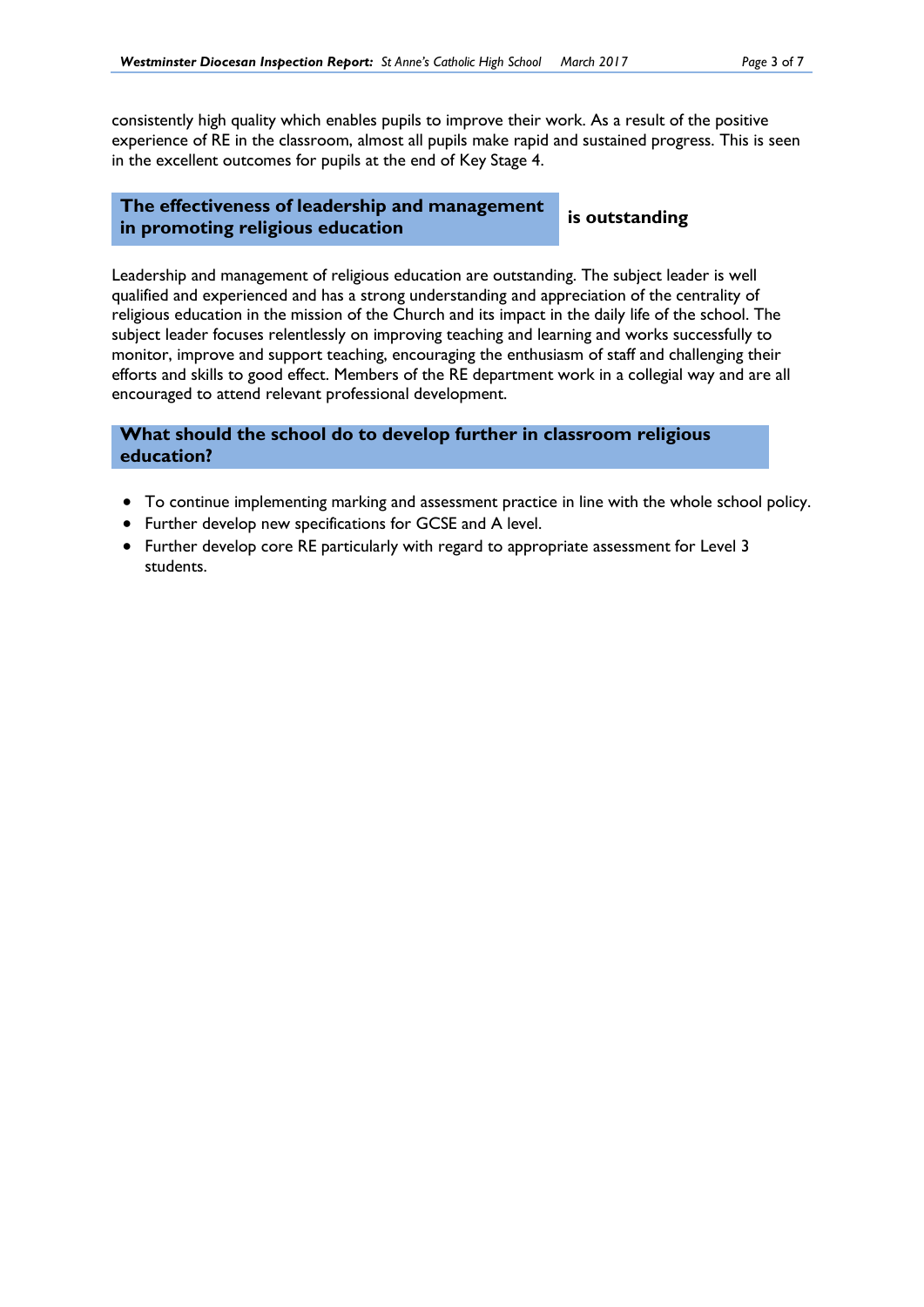#### **B. The Catholic life of the school**

#### **What has improved since the last inspection?**

There are a variety of prayer experiences for pupils including student-led and teacher-led prayer in lessons including traditional prayers, spontaneous prayers and prayer folders can be found in classrooms. The Stations of the Cross and the Sacrament of Reconciliation are delivered to form groups and year groups. Pupils appreciated the opportunity to pray for their own intentions and pupils from non-Catholic backgrounds also welcomed the opportunity to pray. Pupil participation has increased and at every Mass there are readers and altar servers and Eucharistic members from the school community. The number of Catholic children offered places for September 2017 has seen a significant increase.

# **The place of religious education as the core of the curriculum is outstanding**

Religious education is at the heart of the school and is central to its Catholic identity. There is a very special and spiritual ethos which is well respected by pupils, staff and parents and influences and enhances the quality of Catholic education offered. Religious education receives the weekly entitlement of 10 % curriculum time in Key Stages 3 and 4 and 5% at Key Stage 5. There is parity of expenditure between religious education, English and maths. The leadership team and governors offer outstanding support and active guidance in developing and reviewing the place of religious education in the school.

**The experience of Catholic worship – prayer and liturgy – for the whole school community is outstanding**

The school's mission statement and the prayer to St. Anne give a clear focus for the school. Worship is central to the school community. Each new academic year starts with a Mass as part of a staff session on Catholic ethos. Pupils participated in assemblies in a respectful and reverent way. The Eucharist and other Sacramental celebrations are offered at key times of the liturgical year, with pupils' active participation in the preparation and planning. Pupils also have the opportunity to attend a Sacrament of Reconciliation service during Advent and Lent which is well supported by the clergy of the deanery. Pupils' liturgical formation is well planned to ensure the widest possible experiences of the richness of the Catholic tradition of prayer and worship. One of the strengths of the school is the opportunity for spiritual growth and development. Pupils spoke about the opportunities they have to work with the chaplain. Retreats are a regular part of school life and pupils spoke about how enjoyable they were, a time for reflection, sharing and discussion. The school chaplain has taken sixth form students to the annual Flame Congress which enables them to experience a different form of worship. There have also been pilgrimages to Rome and Fatima and members the 'Catholic Life' working party are organising a pilgrimage to Lourdes in May 2017.

#### **The contribution to the Common Good – service and social justice –**

**is outstanding**

The school makes an outstanding contribution to the Common Good, service and social justice both nationally and globally. One of the strengths of St Anne's is the development of pupil's social, moral, spiritual and cultural awareness. Pupils are encouraged to be active citizens and participate in a range of community service and fund raising activities. The 'Catholic life of the school working party' plays a large part in supporting the pupils in this area of school life and in particular has raised awareness and addressed the needs of older people with a focus on loneliness and dementia. The tea parties they organise allow a real call to 'human flourishing' and provide the pupils with opportunities to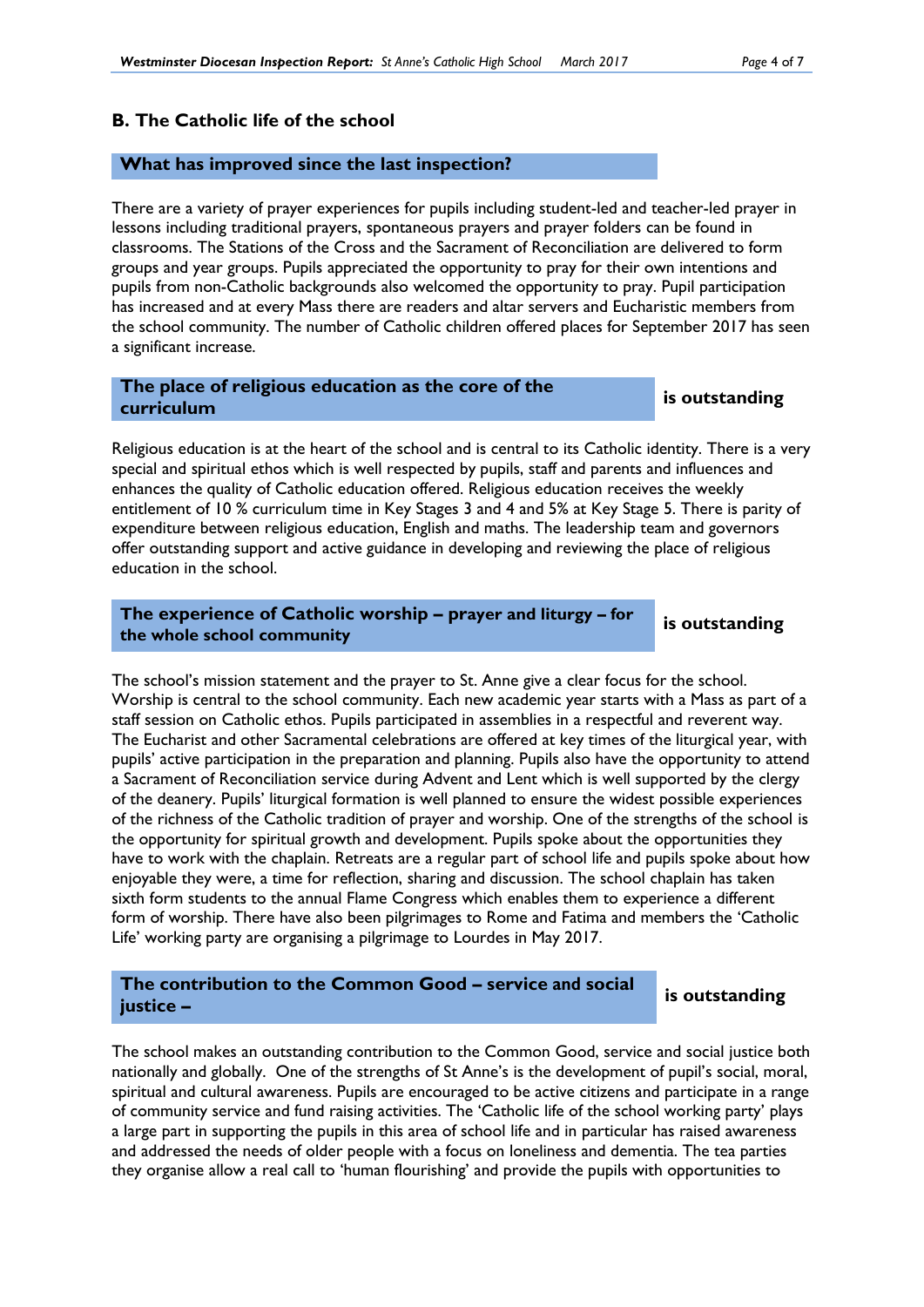help out and support others in the local community. The house system provides an excellent way in which the school recognises and celebrates the talents and achievements of pupils as well as enabling pupils to take responsibility for their own charity. The school's Lenten appeal for the Catholic Children's Society crisis fund in the form of 'soup and roll Friday' allows the pupils to be proactive and engaged in supporting those in need. Pupils are given many opportunities to be of service by fundraising for Cafod, the refugee crisis and other charities. There is also an active justice and peace group and also a sixth form led Fairtrade group who inform younger pupils about trade injustice. Not only do pupils actively engage in acts of service but they have an excellent understanding of the theology underpinning their actions.

**The partnership with parents, school and parish, and collaboration as an integral part of the diocese through its relationship with the diocesan Bishop and those acting on his behalf** 

**is outstanding**

Partnership is a key, vibrant and central part of the school in its relationship with the immediate and wider community. There is an appreciation of being part of the diocesan community of schools, by school leaders and governors and this underpins all its actions and the school demonstrates exemplary ways of realising this. The school works closely with parents and carers to develop a shared understanding with them of the mission of the school. Parents clearly value and speak highly of the work it does in educating their daughters. One parent wrote "this school has been excellent for my daughter's education and spiritual wellbeing". Another parent wrote "we sent our daughter to St Anne's because of its strong Catholic ethos and excellent pastoral care". Parents are encouraged to participate in school events such as the carol service and the end of Key Stage 4 and Key Stage 5 Masses. There is a strong and vibrant parents' organisation which organises a number of events throughout the year. There are strong relationships with the local parishes in Palmers Green and Enfield and the local clergy are extremely supportive in saying Masses and hearing confessions and supporting the headteacher and the work of the school.

#### **The effectiveness of the leadership and management in promoting the Catholic life of the school is outstanding**

Leadership and management are outstanding in promoting the Catholic life and identity of the school. The heart of the school's mission is Christ's teaching 'to love your neighbour' and is reflected in the school motto 'act justly, love tenderly and walk humbly with your God'. The school's mission statement makes a significant contribution to and impacts on all policies and aspects of the school's daily life. There are excellent systems in place to support the induction of new staff, to develop and enhance the contribution of all staff as well as those from different faiths and other Christian traditions to actively participate in, and contribute to, the Catholic life of the school. The headteacher, leadership team, subject leader are all dedicated and committed to the education of young people with a discipleship for life. The governing body are very strong in their commitment, dedication and support for the Catholic life of the school. They support liturgical celebrations and fund raising events. The Catholic life working party is open to all staff and they embrace the Catholic identity of the school. The role of achievement leaders and the school's celebration of pupil achievement in displays around the school contribute to the school's striving for excellence.

#### **What should the school do to develop further the Catholic life of the school?**

- Continue to increase the recruitment of Catholic pupils.
- To further develop pupils' engagement in opportunities for prayer, liturgy and the use of the chapels.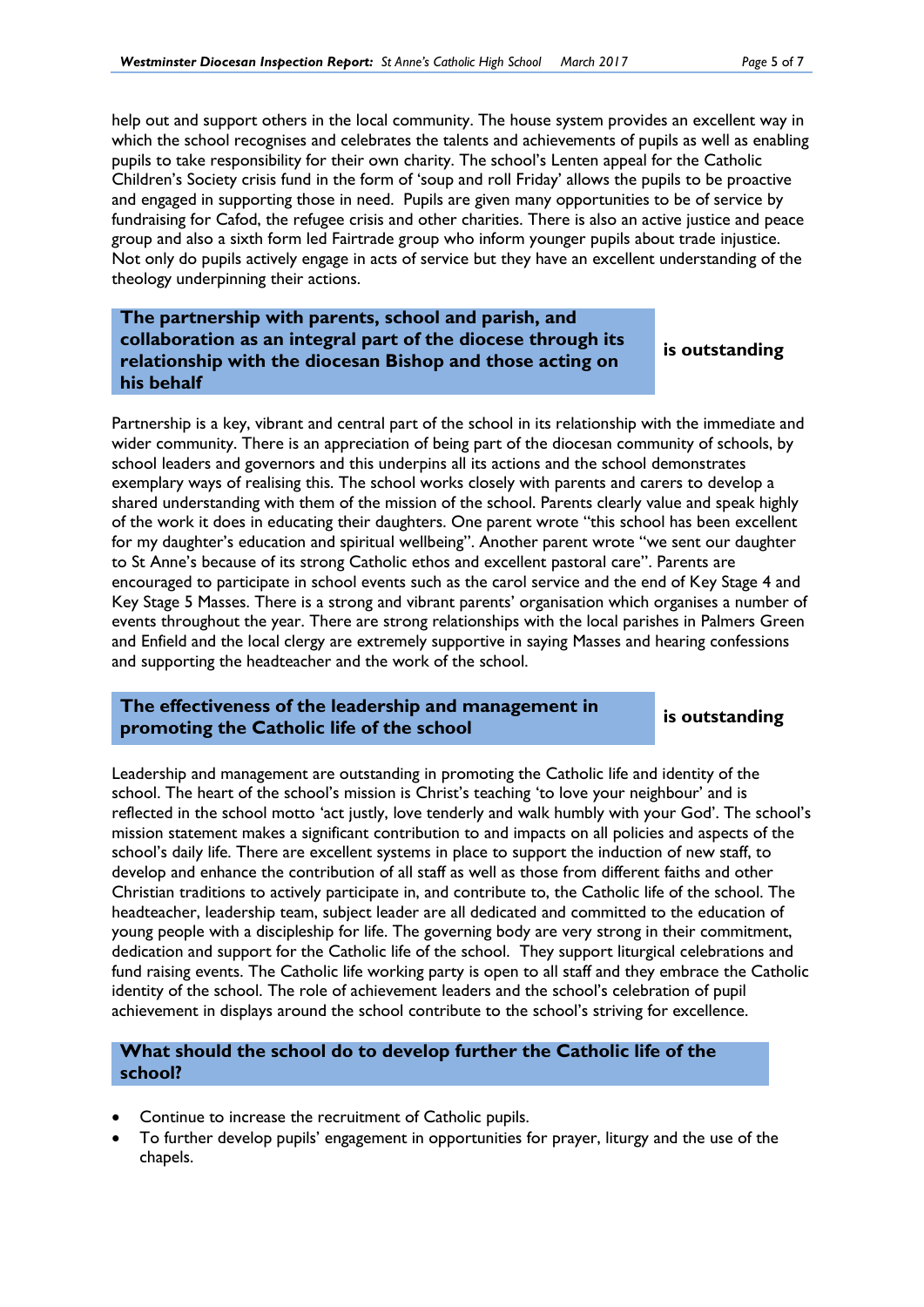## **Information about this school**

- The school is a six form entry Catholic voluntary aided school in the locality of Enfield
- The school serves the parishes of St Monica, Palmers Green, Our Lady of Mount Carmel and St George's Enfield.
- The proportion of pupils who are baptised Catholic is 54*%.*
- The proportion of pupils who are from other Christian denominations is 32*%* and from other faiths is 11*%*. The remaining pupils are from families who have not declared a faith.
- The percentage of Catholic teachers in the school is 32*%*.
- The number of teachers with a Catholic qualification is 4
- There are 3% of pupils in the school with special educational needs or disabilities of whom 3 have statements of Special Educational Needs and Disabilities (SEND)/ Education Health and Care Plans (EHCP).
- The proportion of pupils from minority ethnic groups is 89% well above average.
- The number of pupils speaking English as an Additional Language is 25% and above average.
- There is an average rate of families claiming free school meals.
- 289 pupils receive the Pupil Premium (33%).

| <b>Department for Education Number</b> | 3084706                       |
|----------------------------------------|-------------------------------|
| <b>Unique Reference Number</b>         | 102053                        |
| <b>Local Authority</b>                 | Enfield                       |
|                                        |                               |
| <b>Type of school</b>                  | Secondary                     |
| <b>School category</b>                 | <b>Voluntary Aided</b>        |
| Age range of pupils                    | $11 - 18$                     |
| <b>Gender of pupils</b>                | Female                        |
| <b>Number of pupils on roll</b>        | 1013                          |
| The appropriate authority              | The governing body            |
| <b>Chair</b>                           | Mr John Donnelly              |
| <b>Headteacher</b>                     | Mrs Siobhan Gilling           |
| <b>Telephone number</b>                | 020 8886 2165                 |
| <b>Website</b>                         | www.st-annes.enfield.sch.uk   |
| <b>Email address</b>                   | admin@st-annes.enfield.sch.uk |
| Date of previous inspection            | <b>March 2012</b>             |
| <b>Grade from previous inspection</b>  | Outstanding                   |
|                                        |                               |